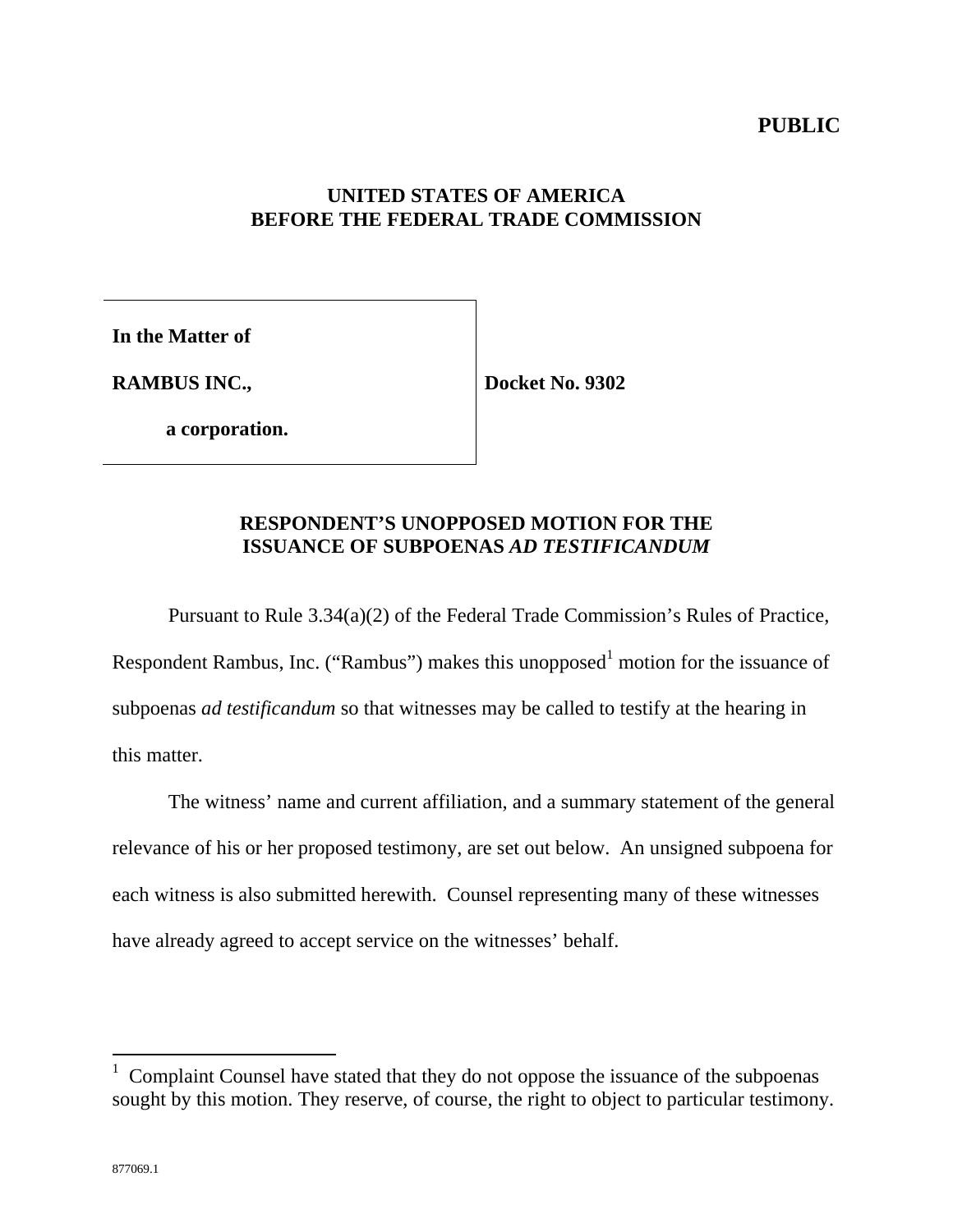## 1. Steven Appleton

Mr. Appleton, who is also named on Complaint Counsel's witness list, is the Chief Executive Officer of Micron Technology Inc., a major DRAM manufacturer and long time JEDEC member. His testimony will relate primarily to Micron's efforts to develop and market RDRAM, to the demand of customers such as Dell for RDRAM modules, and to other industry developments, as well as to Micron's analysis of Rambus intellectual property issues.

## 2. Bruce Barbara

Mr. Barbara is President of JaZio, Inc. Mr. Barbara's testimony will relate in part to his knowledge of Rambus technology while a Hitachi engineer in the early 1990's and in part to his knowledge of royalty rates for semiconductor industry patents. He was listed on Complaint Counsel's preliminary witness list but does not appear on their final witness list.

## 3. Sam Calvin

Mr. Calvin was a JEDEC representative on behalf of Intel for several years in the 1990's. His testimony will relate primarily to intellectual property disclosure issues at JEDEC. Both Rambus and Complaint Counsel have listed Mr. Calvin as a witness.

## 4. David Chapman

Mr. Chapman is Vice-President of Marketing at GSI Technology and is GSI's JEDEC representative. He was a JEDEC representative for Motorola between 1988 and 1999 and chaired a JEDEC subcommittee in the 1992-4 time period. His testimony will relate primarily to his understanding of the JEDEC patent policy.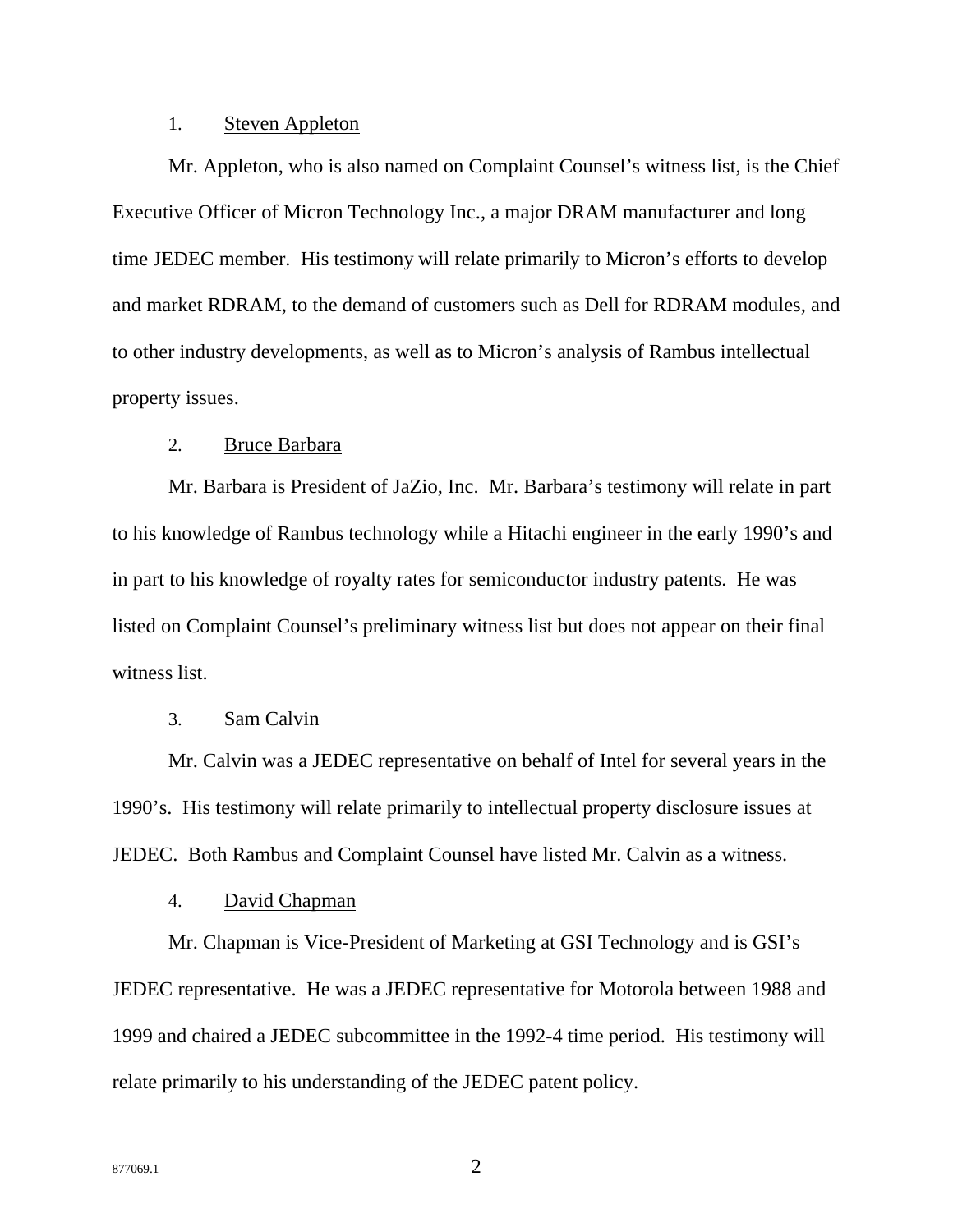## 5. Sam Chen

Mr. Chen was Mitsubishi's JEDEC representative throughout the 1990's. He will testify regarding his understanding of JEDEC's patent disclosure policy as well as issues relating to SyncLink (one proposed alternative to the Rambus DRAM technology) and to Mitsubishi's parent company.

## 6. Richard Crisp

Mr. Crisp is an engineer who was Rambus' JEDEC representative between 1992 and 1996. He has left Rambus and works for a small start-up business. Both Compliant Counsel and Rambus have listed Mr. Crisp as a witness. His testimony will relate primarily to JEDEC-related activities and policies.

#### 7. Tony Diepenbrock

Mr. Diepenbrock was an in-house patent attorney at Rambus in the 1995-1997 time period. His testimony will relate generally to Rambus's patent prosecution efforts.

### 8. David Gustavson

Mr. Gustavson was the Secretary of the SyncLink Consortium in the mid-1990's and attended, and took minutes of, numerous SyncLink meetings. His testimony will relate primarily to issues discussed at and related to those meetings. As noted above, the SyncLink Consortium and its corporate successor, SLDRAM Inc., were attempting (in part) to develop a competing technology to the Rambus DRAM technology.

## 9. Gordon Kelley

Mr. Kelley is an IBM Senior Engineer who was an IBM representative to JEDEC for much of the 1990's. He also chaired the JEDEC Council and the 42.3 subcommittee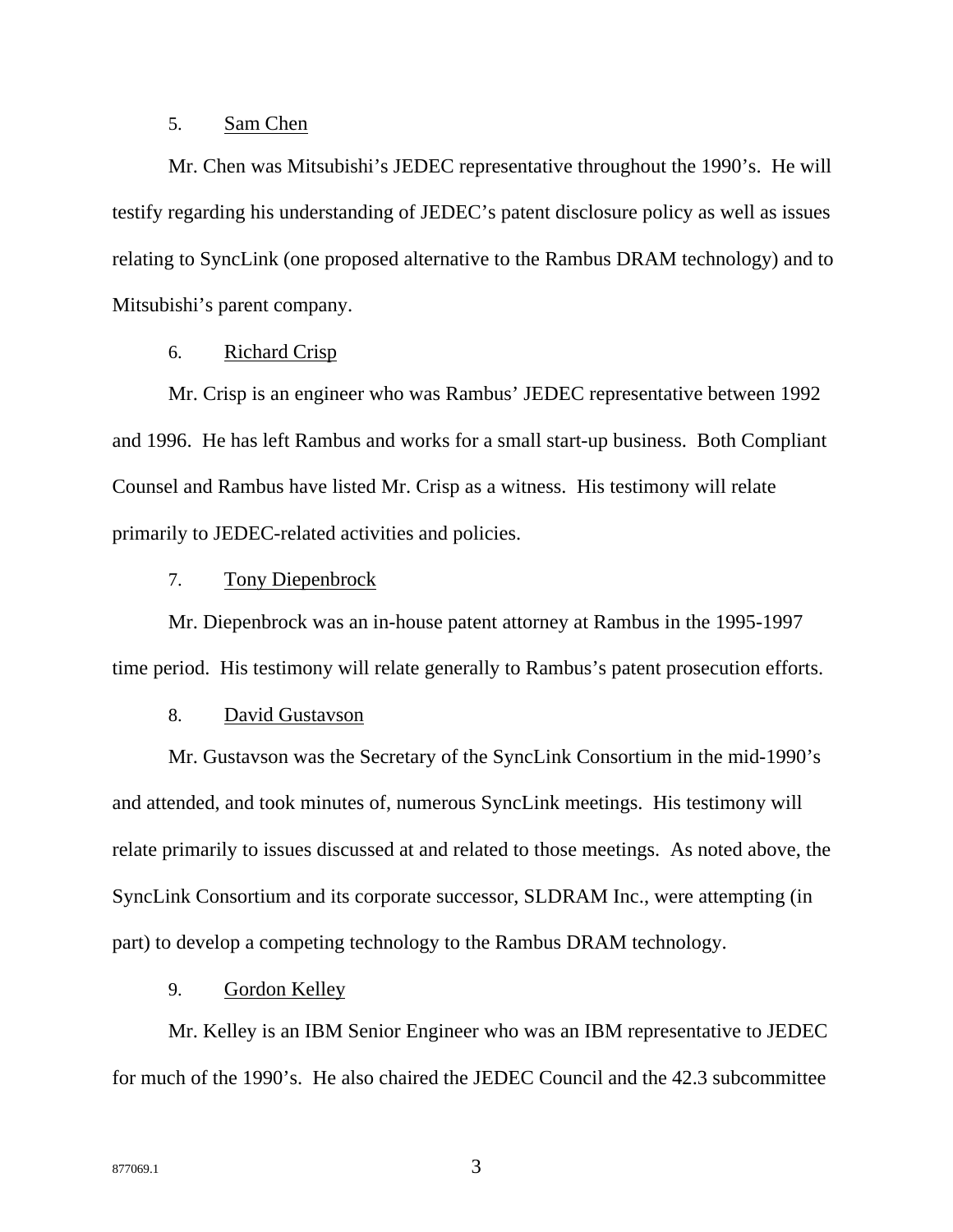at various times. Both Rambus and Complaint Counsel have listed Mr. Kelley as a witness. His testimony will relate primarily to IBM's early analysis of Rambus and its technology and to JEDEC-related activities and policies.

#### 10. John Kelly

Mr. Kelly is a lawyer who was counsel for the Electronic Industries Association ("EIA")<sup>2</sup> throughout most of the 1990's and who is now JEDEC's President. He appears on both parties' witness lists. His testimony will relate primarily to EIA and JEDEC policy and governance issues.

## 11. Mark Kellogg

Mr. Kellogg is an IBM Distinguished Engineer who was one of IBM's JEDEC representatives during parts of the 1990's. Both Rambus and Complaint Counsel have listed Mr. Kellogg as a witness. His testimony will relate primarily to his understanding and application of the JEDEC patent policy.

## 12. Kevin Kettler

Mr. Kettler is the Chief Technology Officer of Dell Computer Corp. His testimony will primarily relate to his knowledge of Rambus's technologies based on Rambus presentations and his review of Rambus's patents as well as the preferences of Dell with regard to DRAM technologies. Both Rambus and Complaint Counsel have listed Mr. Kettler as a witness.

 $\overline{a}$ 

<sup>&</sup>lt;sup>2</sup> JEDEC was, until 1998, an EIA department or operating unit that operated under the EIA's legal guides.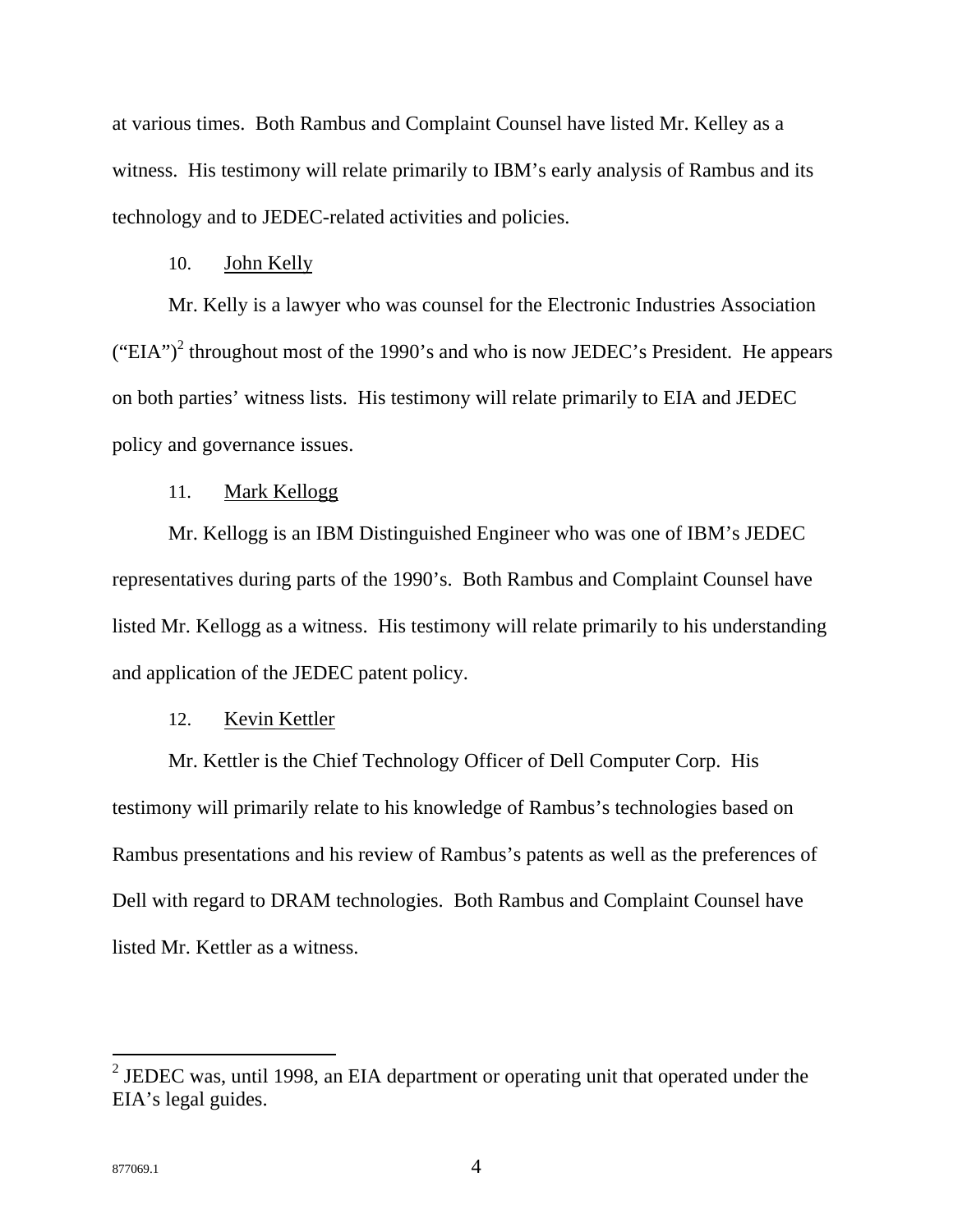## 13. Thomas Landgraf

Mr. Landgraf is a Commodity Manager for Semi-Conductor Memories at Hewlett-Packard. He was a JEDEC representative in the 1990's on behalf of Hewlett-Packard. Both Rambus and Complaint Counsel have listed him as a witness. His testimony will relate primarily to his understanding of the JEDEC patent policy and to his understanding of the availability and disadvantages of alternatives to the features covered by Rambus's patents.

## 14. Jeff Mailloux

Mr. Mailloux is an executive with Micron Technology, Inc. He attended numerous JEDEC meetings on behalf of Micron and authored or received many memos and e-mails of importance to the issues in this case.

Mr. Mailloux's health problems prevented his deposition in this case but Rambus believes that he may well be fit to appear at trial.

## 15. Bert McComas

Mr. McComas is an industry analyst who authored various analyses of the DRAM industry in the mid and late 1990's, some of which he presented at JEDEC and to various meetings of DRAM manufacturers. His analyses explore many of the same issues as are addressed at length in the expert reports of Complaint Counsel's economist, R. Preston McAfee. His testimony will relate primarily to those issues.

## 16. Ken McGhee

Mr. McGhee has served as JEDEC's Secretary for many years and, in that capacity, has attended hundreds of JEDEC meetings. His testimony will relate primarily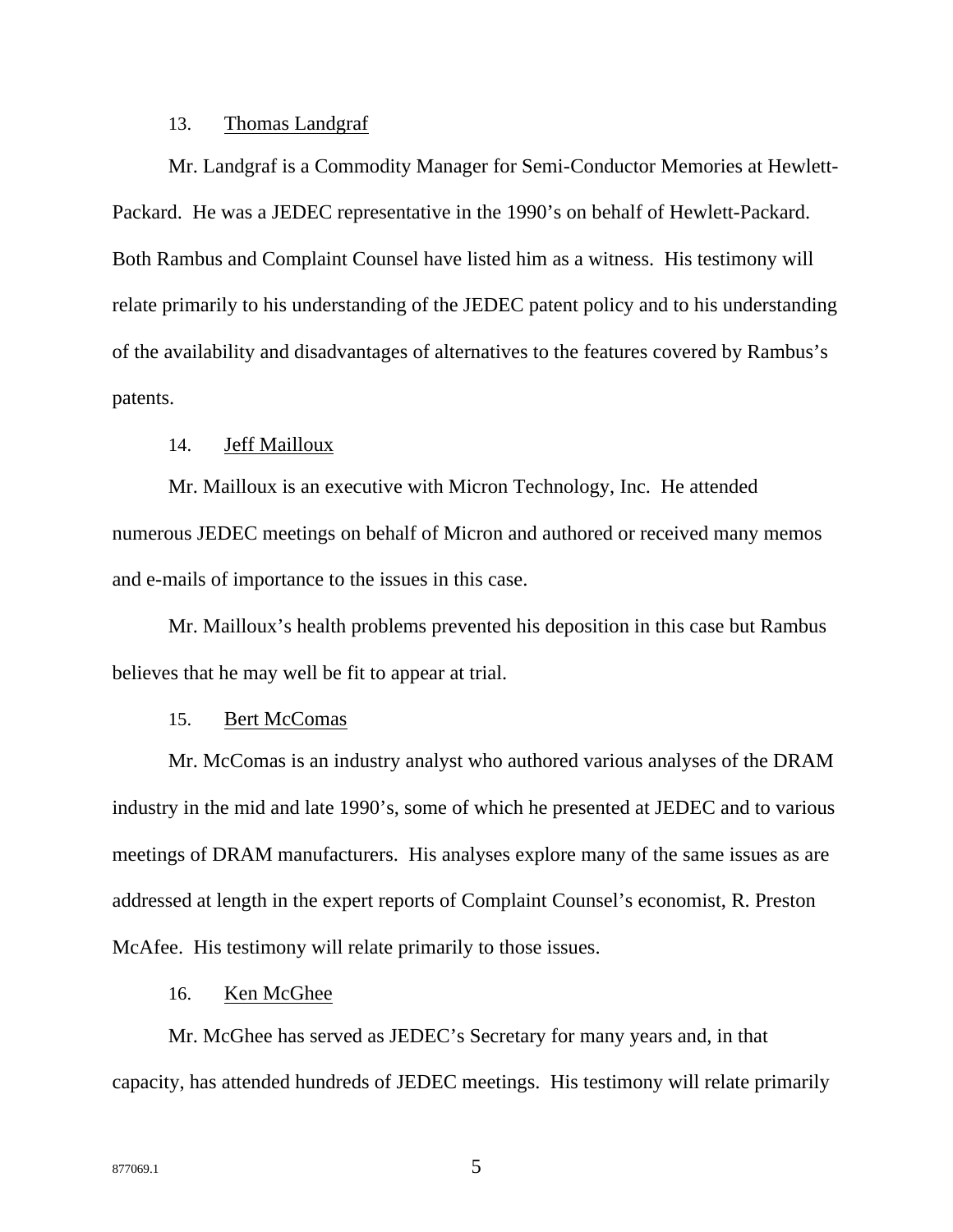to his – and JEDEC's – understanding and application of the JEDEC patent policy.

#### 17. Jim McGrath

Mr. McGrath is Director of Strategic Product Development at Molex Connector Corporation. He has been a JEDEC representative on behalf of Molex for many years. His testimony will relate primarily to his understanding of the JEDEC patent policy and to his understanding of the activities of various JEDEC and non-JEDEC groups and their development of DRAM-related technologies.

## 18. Betty Prince

Ms. Prince is a DRAM industry consultant with her own firm, Memory Strategies International. While at Texas Instruments in the early 1990's, she served as a JEDEC representative. In 1994, after leaving Texas Instruments, she authored a study of Rambus that addressed intellectual property issues. Her testimony will relate to these issues and to her understanding of the JEDEC patent policy.

## 19. Desi Rhoden

Mr. Rhoden is the current Chairman of JEDEC and also serves as the President of an industry group known as "AMI2." In the early 1990's, he was employed as an engineer at Hewlett-Packard and he has attended numerous JEDEC meetings. Both Rambus and Complaint Counsel have listed Mr. Rhoden as a trial witness. His testimony will relate primarily to the development of the DDR standard at JEDEC, other events at JEDEC and SyncLink meetings, and to his understanding and application of the JEDEC patent policy.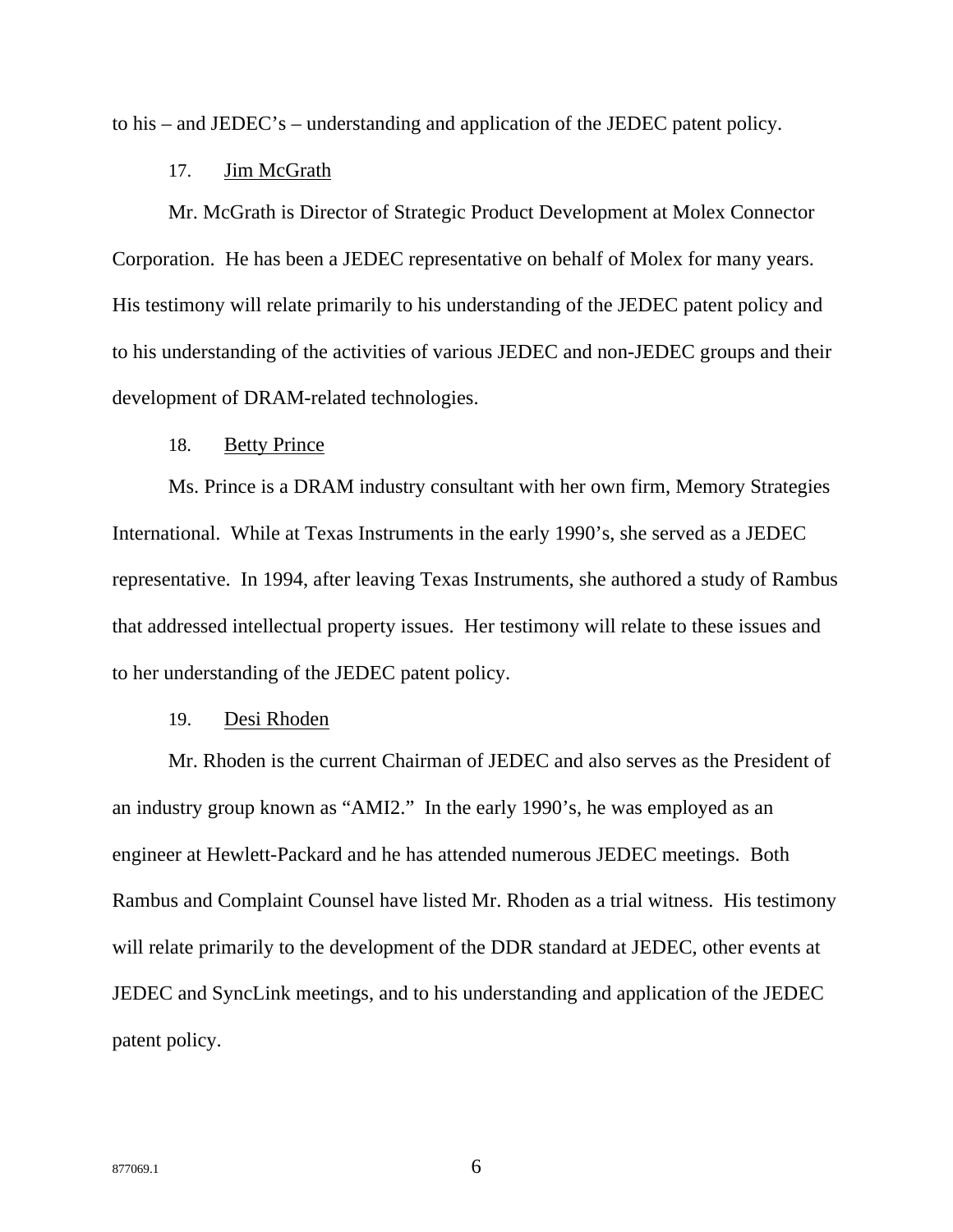## 20. Gil Russell

Mr. Russell is a former employee of Infineon and Samsung who attended JEDEC meetings on behalf of both companies. He was also Infineon's representative to the SyncLink Consortium. Mr. Russell was listed on Complaint Counsel's preliminary witness list but does not appear on their final list, except as a possible rebuttal witness. His testimony will relate primarily to JEDEC and SyncLink meetings, the JEDEC patent policy, and various industry developments.

## 21. Neil Steinberg

Mr. Steinberg is an attorney. He was outside patent counsel to Rambus and was later General Counsel at Rambus. His testimony will relate primarily to licensing discussions with third parties and to certain patent portfolio and prosecution issues.

## 22. Howard Sussmann

Mr. Sussmann is a retired engineer who was a JEDEC representative for NEC and Toshiba. He also chaired one or more JEDEC subcommittees and was a member of the JEDEC board of directors. Both Rambus and Complaint Counsel have listed Mr. Sussman as a trial witness. His testimony will primarily relate to events at JEDEC meetings and to the application of the JEDEC patent policy.

## 23. Farhad Tabrizi

Mr. Tabrizi is Vice President, Worldwide Marketing of Memory Products for Hynix Semiconductors. He was a JEDEC representative for Hynix for many years and also chaired a JEDEC committee. He also served as the Chairman of the SyncLink Consortium. Both Rambus and Complaint Counsel have listed Mr. Tabrizi as a trial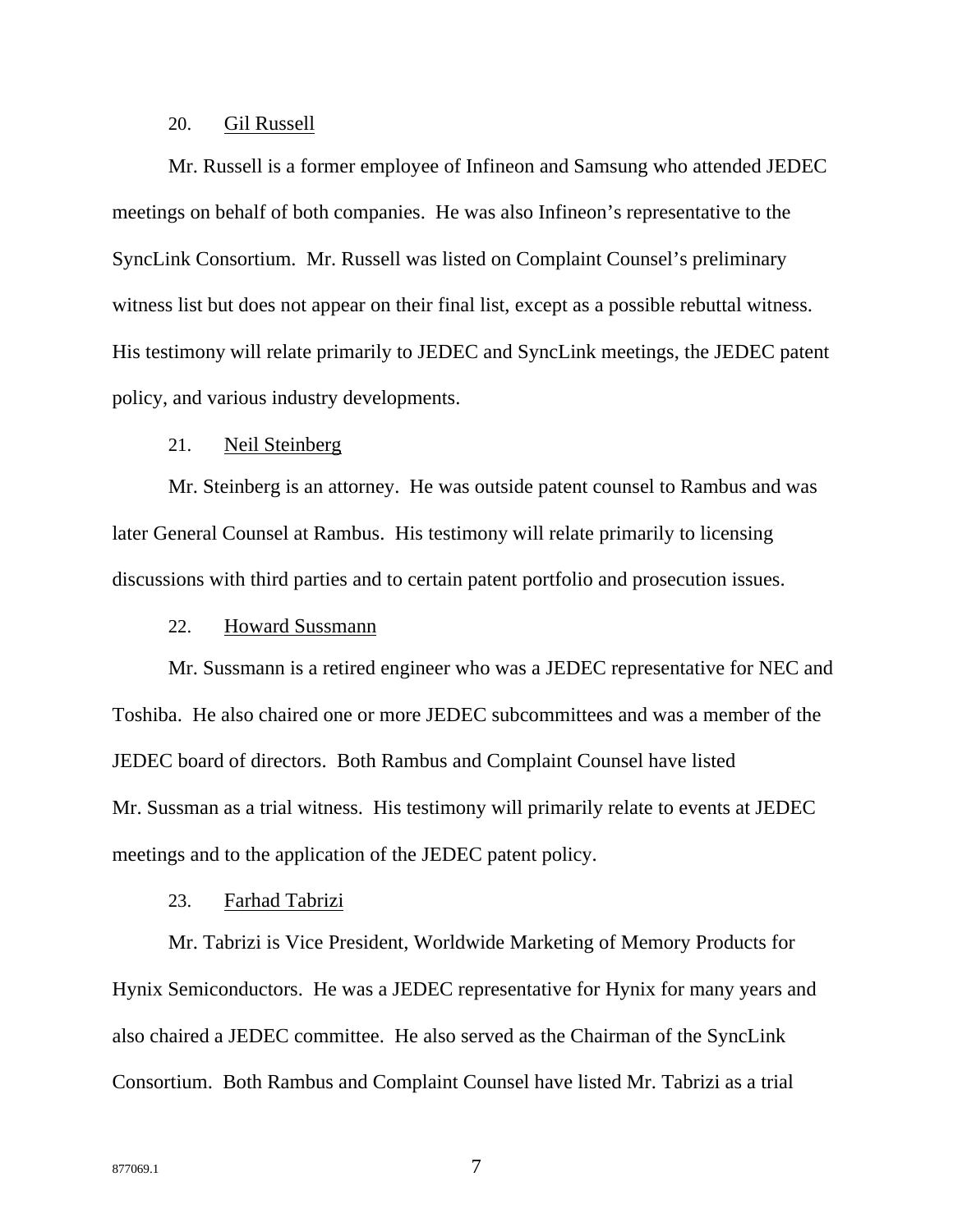witness. His testimony will relate primarily to events at JEDEC and SyncLink meetings, his understanding and application of the JEDEC patent policy, and other industry developments.

#### 24. Wilbur Vogley

Mr. Vogley was a Texas Instruments engineer who spent considerable time working on SDRAM technology in the early 1990's. His testimony will relate primarily to those efforts.

## 25. Keith Weinstock

Mr. Weinstock is a Micron Technology employee who received information in April 1997 regarding Rambus's intellectual property portfolio or claims and who circulated that information within Micron. His testimony will relate primarily to these events.

## 26. Hans Wiggers

Mr. Wiggers was a JEDEC representative on behalf of Hewlett-Packard during much of the 1990's. He also chaired a JEDEC subcommittee and was a member of the JEDEC Council. His testimony will relate primarily to his understanding and application of the JEDEC patent policy, events at JEDEC and SyncLink meetings, and his understanding of and reactions to Rambus's technology and business model.

#### 27. Bret Williams

Mr. Williams is a Segment Enabling Specialist in the Desktop PC area at Micron Technology, Inc. He is listed as a witness by both Rambus and Complaint Counsel. His testimony will relate primarily to issues involving JEDEC meetings and policies.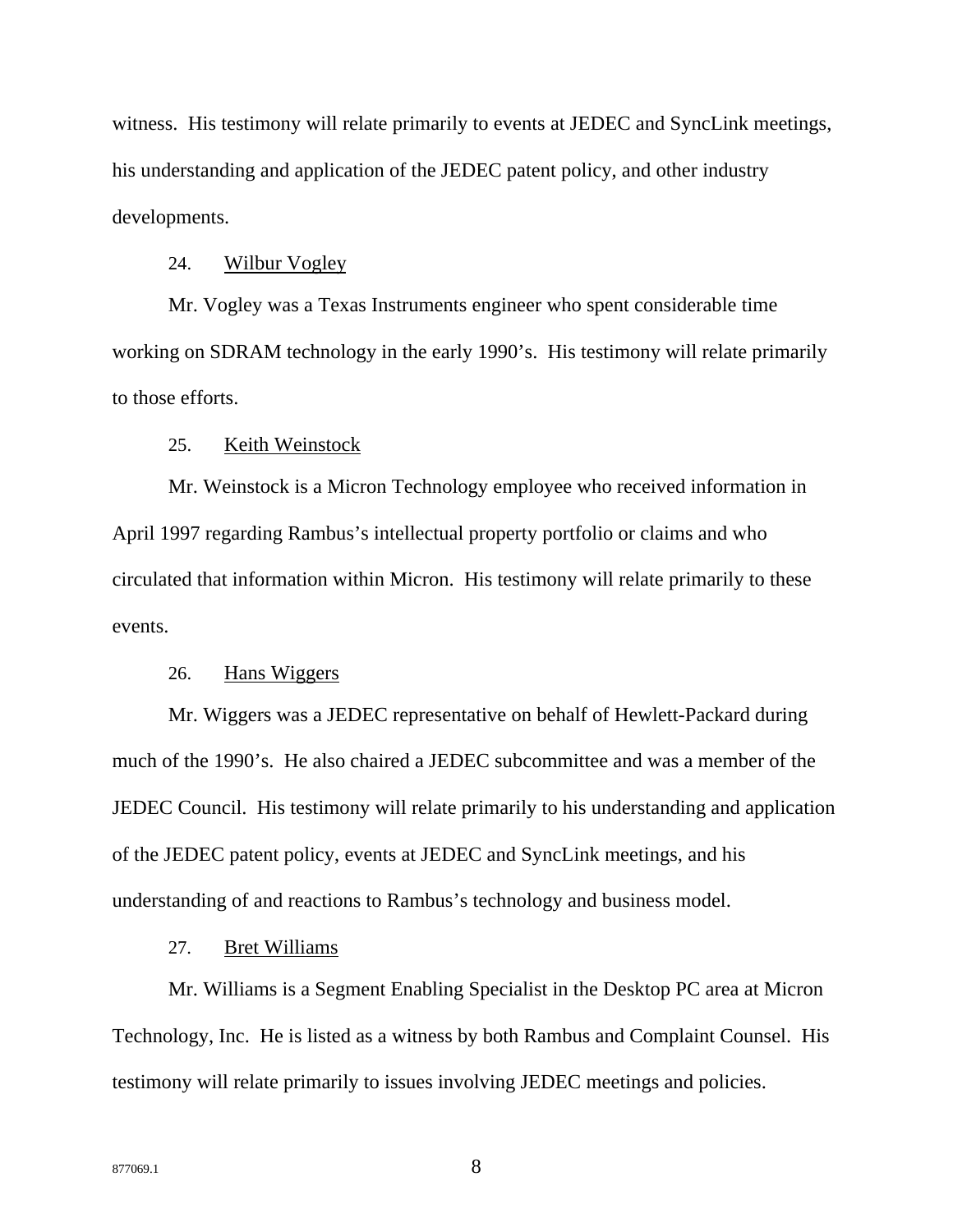For the foregoing reasons, Rambus respectfully requests that Your Honor grant its

motion for the issuance of subpoenas *ad testificandum* to be served on the individuals

 $\overline{\phantom{a}}$ 

described herein. The proposed subpoenas are attached as Appendix A hereto.

DATED: April \_\_, 2003 Respectfully submitted,

Gregory P. Stone Steven M. Perry Sean P. Gates Peter A. Detre MUNGER, TOLLES & OLSON LLP 355 South Grand Avenue, 35<sup>th</sup> Floor Los Angeles, California 90071 (213) 683-9100

A. Douglas Melamed IJay Palansky Kenneth A. Bamberger WILMER, CUTLER & PICKERING 2445 M Street, N.W. Washington, D.C. 20037 (202) 663-6000

Sean C. Cunningham John M. Guaragna GRAY, CARY, WARE & FREIDENRICH LLP 401 "B" Street, Suite 2000 San Diego, California 92101 (619) 699-2700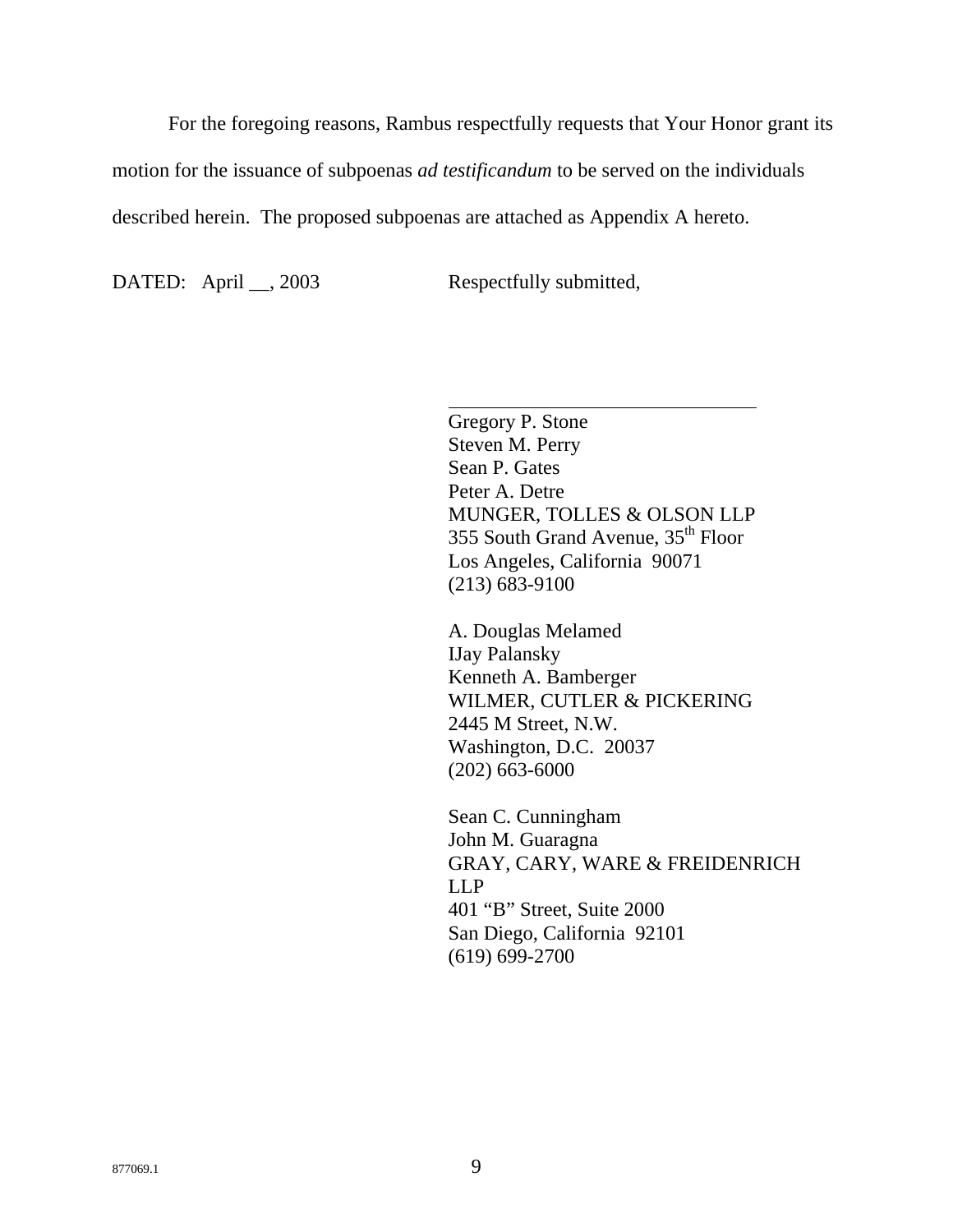## UNITED STATES OF AMERICA BEFORE THE FEDERAL TRADE COMMISSION

 $\lambda$ 

)

In the Matter of  $( )$ 

RAMBUS INCORPORATED, a corporation.

) Docket No. 9302

## **CERTIFICATE OF SERVICE**

I, Jacqueline M. Haberer, hereby certify that on April 15, 2003, I caused a true and correct copy of *Respondent's Unopposed Motion for the Issuance of Subpoenas Ad Testificandum* to be served on the following persons by hand delivery:

Hon. Stephen J. McGuire M. Sean Royall, Esq. Federal Trade Commission Federal Trade Commission Room H-112 Room H-372 600 Pennsylvania Avenue, N.W. 600 Pennsylvania Avenue, N.W. Washington, D.C. 20580 Washington, D.C. 20580

Donald S. Clark, Secretary Malcolm L. Catt, Esq. Federal Trade Commission Attorney Room H-159 Federal Trade Commission 600 Pennsylvania Avenue, N.W. Room H-372

Richard B. Dagen, Esq. Assistant Director Bureau of Competition Federal Trade Commission Room H-372 600 Pennsylvania Avenue, N.W. Washington, D.C. 20580

Chief Administrative Law Judge Deputy Director, Bureau of Competition

Washington, D.C. 20580 600 Pennsylvania Avenue, N.W. Washington, D.C. 20580

Jacqueline M. Haberer